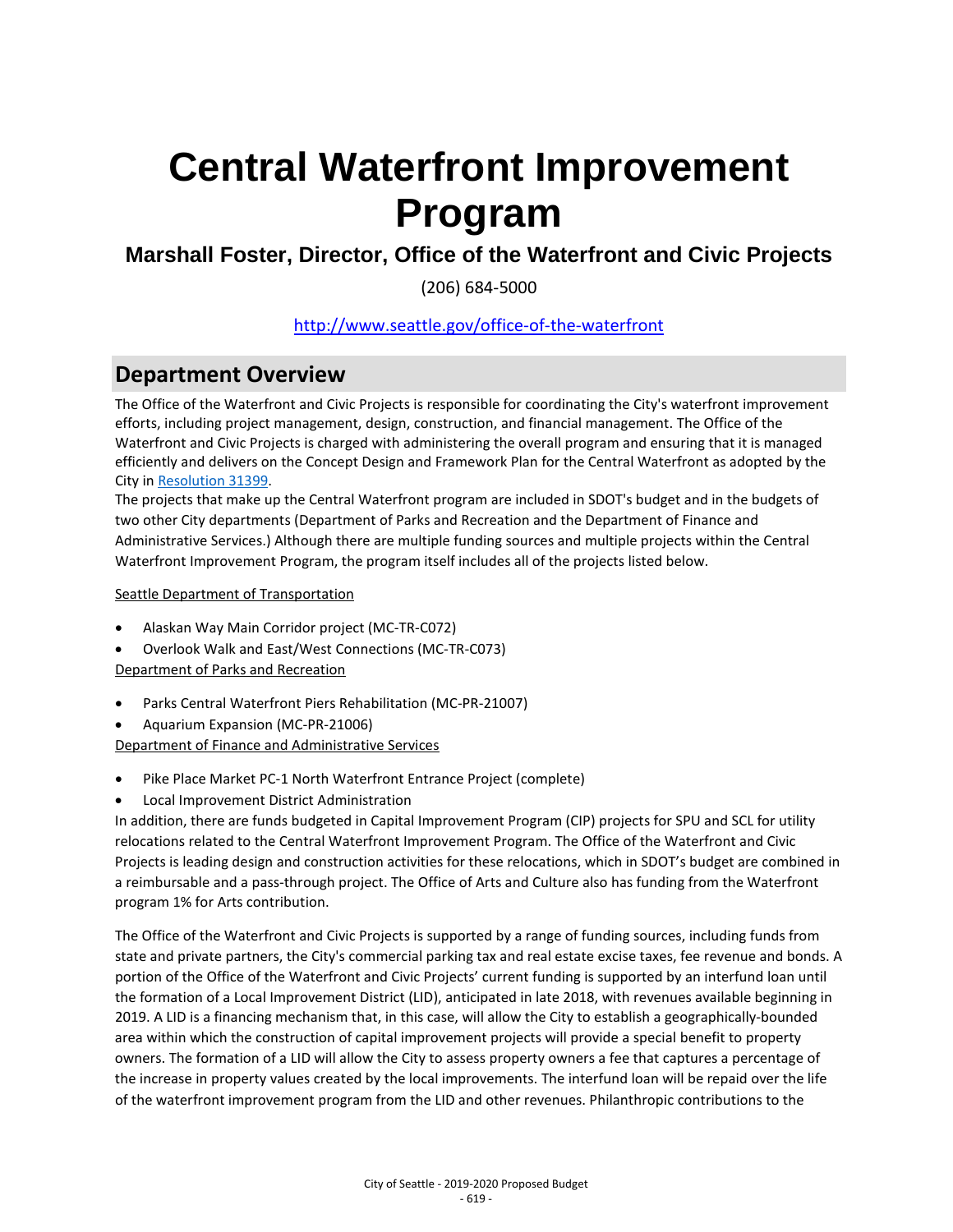design and construction of the waterfront improvement program will also be tracked against the balance of the interfund loan.

The Central Waterfront Improvement Fund is a single fund from which multiple departments draw funding resources. The fund tracks the interfund loan and philanthropic funds as well as other revenues. The fund supports certain costs associated with the design and construction of the waterfront improvement program, costs eligible for financing by a future Local Improvement District (LID), and related costs for City administration, including the Office of the Waterfront and Civic Projects. Appropriations made from the Central Waterfront Improvement Fund are for these purposes.

### **Budget Overview**

The estimated cost to complete the Central Waterfront Improvement Program is approximately \$835 million across all relevant City departments, including utility relocation costs, and costs for the completed Pike Place Marketfront Expansion.

| <b>Waterfront Projects</b>                                  | Total Estimated Costs (\$ in thousands) |
|-------------------------------------------------------------|-----------------------------------------|
| Alaskan Way Main Corridor                                   | \$370,570                               |
| <b>Overlook Walk and East-West Connections</b>              | \$174,340                               |
| <b>Parks Central Waterfront Piers</b>                       | \$100,217                               |
| LID Administration                                          | \$8,300                                 |
| <b>Partner Projects</b>                                     |                                         |
| <b>Aquarium Expansion</b>                                   | \$34,290                                |
| Pike Place Market North Waterfront Entrance (complete)      | \$34,000                                |
| <b>Reimbursable Utilities</b>                               |                                         |
| <b>SCL Waterfront Transmission and Distribution Network</b> | \$72,501                                |
| <b>SCL Waterfront Streetlights</b>                          | \$5,900                                 |
| SPU Water, Sewer, Drainage                                  | \$21,533                                |
| Private Utility Relocations (Telecom and PSE)               | \$13,500                                |
| <b>Total Cost</b>                                           | \$835,151                               |

The 2019-2020 Proposed Budget includes \$64.9 million in appropriations in 2019 and \$126 million in 2020, excluding utility funds. Office of the Waterfront and Civic Projects employees are housed organizationally in SDOT. This structure allows effective coordination between affected City departments and streamlines administration by making use of SDOT's existing organizational capacity.

The following paragraphs and tables summarize the multiple elements in the waterfront improvement program and their planned spending. For more detail on individual master project appropriations please refer to the relevant department's budget or Capital Improvement Program (CIP).

#### **City Projects**

These are projects that are being led by the City of Seattle and managed by City staff.

**Alaskan Way Main Corridor:** This project designs and constructs the rebuilt Alaskan Way/Elliott Way surface streets and the adjoining pedestrian promenade along the Seattle waterfront following the demolition of the Alaskan Way Viaduct and the opening of the new State Route (SR) 99 Bored Tunnel. The project also includes improvements to four key connections impacted by the viaduct removal, including Seneca Street, Columbia Street,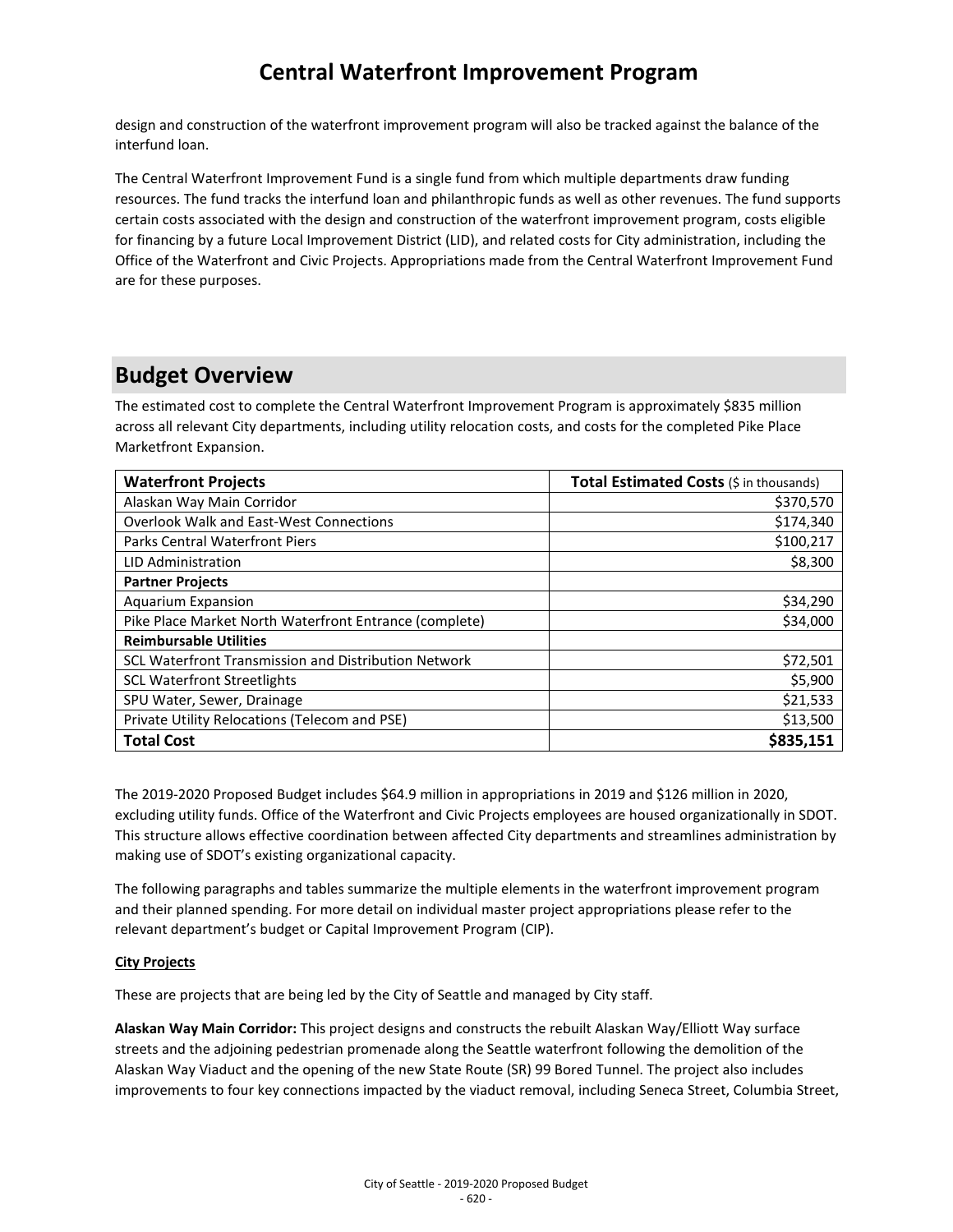and the Marion Street and Lenora Street pedestrian bridges. As part of this project both public and private utilities will be relocated and/or improved. The Washington State Department of Transportation (WSDOT) is reimbursing the City of Seattle for a portion of the cost of replacing the surface streets and key connections that are part of this project. Local funds will fund portions of the improvements that are part of this project but not reimbursable by WSDOT. Construction of the Main Corridor project is slated to begin in Spring 2019 and the construction contract will include utility relocation funded in SCL's and SPU's CIP. For details about this project, please see the SDOT CIP project for Alaskan Way Main Corridor (MC-TR-C072).

| For informational purposes only                                 |          |                  |                  |                                                            |
|-----------------------------------------------------------------|----------|------------------|------------------|------------------------------------------------------------|
| <b>LTD Spending and Appropriations</b><br>*Dollars in thousands | 2017 LTD | 2019<br>Proposed | 2020<br>Proposed | <b>Total Project</b><br><b>Budget</b><br>(through<br>2024) |
| Central Waterfront Improvement Fund                             | 10,048   | 250              | 17,143           | 73,120                                                     |
| Local Funding                                                   | 44.944   | 14,692           | 11,484           | 108875                                                     |
| <b>State Funding</b>                                            | 28,874   | 31,033           | 70,256           | 193,607                                                    |
| <b>Total Alaskan Way Main Corridor</b>                          | 83,866   | 45,975           | 98,883           | 370,570                                                    |

**Overlook Walk and East/West Connections:** Removing the viaduct provides the opportunity for the City to improve key connections between the downtown core and the waterfront. These east/west streets include Bell Street, Union Street, Pike Street and Pine Streets, Main Street, Washington Street and Railroad Way. In addition to these east/west street connections, the waterfront improvement program also includes the Overlook Walk, which will provide a major new pedestrian connection between the waterfront, the Aquarium and the Pike Place Market that will feature ADA access, views, and public open spaces. For details about this project, please see the SDOT CIP project for Overlook Walk and East/West Connections (MC-TR-C073).

| For informational purposes only                          |          |                  |                  |                                                            |
|----------------------------------------------------------|----------|------------------|------------------|------------------------------------------------------------|
| LTD Spending and Appropriations<br>*Dollars in thousands | 2017 LTD | 2019<br>Proposed | 2020<br>Proposed | <b>Total Project</b><br><b>Budget</b><br>(through<br>2024) |
| Central Waterfront Improvement Fund                      | 2,501    | 4,790            | 12,003           | 152,760                                                    |
| Local Funding                                            | 6,158    | 1,205            | 1.725            | 21,580                                                     |
| <b>Total Overlook Walk and E/W Connections</b>           | 8,659    | 5,995            | 13,728           | 174,340                                                    |

**Parks - Central Waterfront Piers Rehabilitation:** Waterfront Park and Pier 62/63 are public park facilities owned by Seattle's Department of Parks and Recreation (DPR) that provide public access to Elliott Bay and have hosted a range of public recreation and performances. Phase 1 of the rebuild of Pier 62/63, rebuilding Pier 62, began construction in 2017 and should be complete in 2019. A rebuilt Pier 62 will be able to support park programming. Waterfront Park will require a full seismic upgrade to meet current life safety codes and needs significant access improvements. The vision for Waterfront Park is as a flexible public recreation and open space. The Central Waterfront Improvement Fund will provide funding for these rebuilds. For details about this project, please see the DPR CIP project for Parks Central Waterfront Piers Rehabilitation (MC-PR-21007).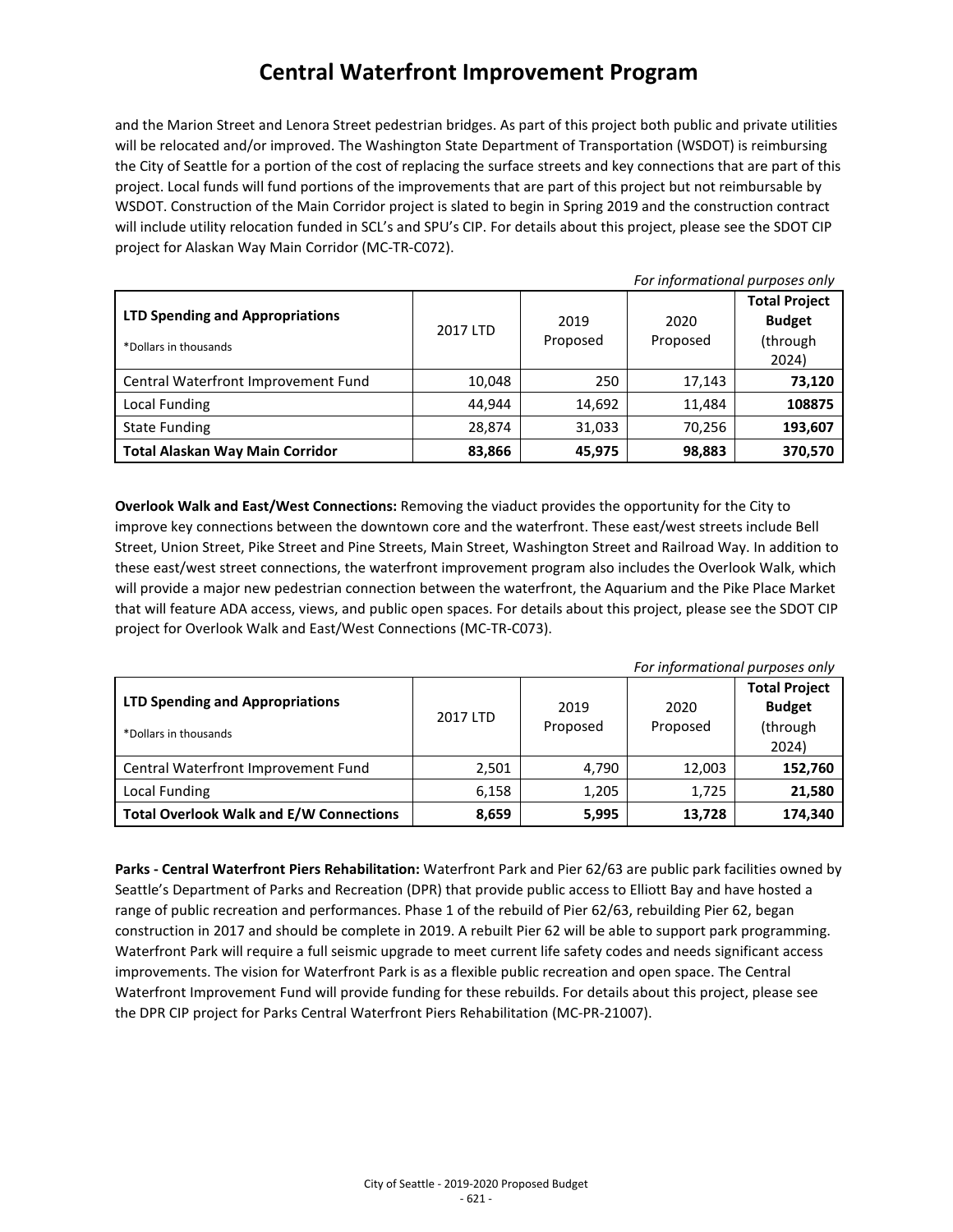| FUI IIIJUHIIULIUHUI PUI PUSES UHIY                              |          |                  |                  |                                                            |
|-----------------------------------------------------------------|----------|------------------|------------------|------------------------------------------------------------|
| <b>LTD Spending and Appropriations</b><br>*Dollars in thousands | 2017 LTD | 2019<br>Proposed | 2020<br>Proposed | <b>Total Project</b><br><b>Budget</b><br>(through<br>2024) |
| Central Waterfront Improvement Fund                             | 15       | 4,800            | 1,500            | 71,473                                                     |
| Local Funding                                                   | 1,996    | 1,832            | 5,239            | 28,744                                                     |
| <b>Total Central Waterfront Piers</b><br><b>Rehabilitation</b>  | 2,011    | 6,632            | 6,739            | 100.217                                                    |

*For informational purposes only*

**FAS - Local Improvement District Administration:** Because the Department of Finance and Administrative Services (FAS) is leading the development and administration of the planned Local Improvement District (LID), the FAS operating budget details this work.

#### **Partner Projects**

These are projects within the scope of the Central Waterfront Improvement Program that are under the leadership of other partner organizations and involve some financial contribution from the City.

**Parks - Aquarium Expansion:** As part of the City's overall vision for the waterfront, the non-profit Seattle Aquarium Society (SEAS) is planning an expansion to its existing facilities to support increased visitor capacity and include a major new exhibit. The Department of Parks and Recreation (DPR) owns the Seattle Aquarium and SEAS operates it. Seattle City Council approved a master plan for this expansion for the purpose of environmental review in August 2015. The master plan identifies an on-land site adjacent to the Overlook Walk as the preferred site for this expansion. For details about this project, please see the DPR CIP project for Aquarium Expansion (MC-PR-21006). Note that this table and the CIP project only address anticipated City costs for the Aquarium expansion. Total project costs are higher.

| <b>LTD Spending and</b><br><b>Appropriations</b> | 2017 LTD | 2019 Proposed | 2020 Proposed | <b>Total Project Budget</b><br>(through 2024) |
|--------------------------------------------------|----------|---------------|---------------|-----------------------------------------------|
| *Dollars in thousands                            |          |               |               |                                               |
| Local Funding                                    | 1,832    | 2,325         | 12.000        | 34,290                                        |
| <b>Total Aquarium Expansion</b>                  | 1,832    | 2,325         | 12,000        | 34,290                                        |

**Pike Place Market PC-1 North Waterfront Entrance project:** The City and the Pike Place Market Preservation and Development Authority (PPMPDA) have partnered to develop this project, which provides a mixed-use development on the west side of the Pike Place Market, new park spaces, and short-term public parking. The City contributed \$34 million of local funds. The project was completed in 2017.

#### **Utilities**

The Central Waterfront Improvement Program includes relocations for a number of public and private utilities that will be constructed as part of the Alaskan Way Main Corridor contract. City utility work related to the Waterfront program is budgeted in CIP projects in Seattle City Light and Seattle Public Utilities budgets as they are the asset owners. For details about these public utility projects, please see the SCL and SPU CIP pages for the projects identified below. The reimbursable budget, in SDOT, for all utility work, both public and private, is included in two master projects, MO-TR-R004 (Pass Through – CWF) and MO-TR-R043 (Reimb CWF).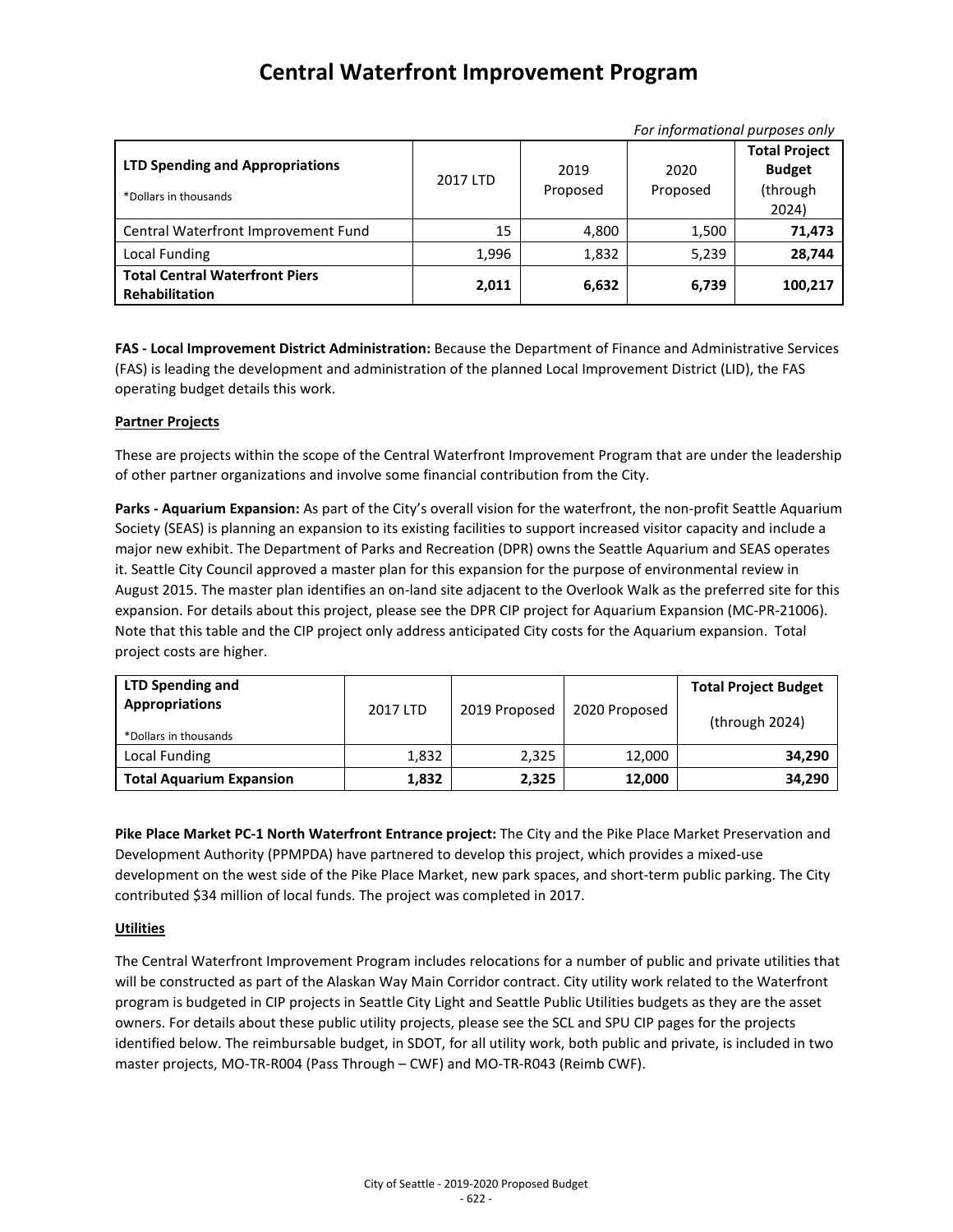**SCL – Alaskan Way Viaduct:** SCL's utility relocation work being done through the Central Waterfront Improvement Program is budgeted in the SCL Alaskan Way Viaduct master project (MC-CL-ZT8307). It consists of relocation of both the distribution and transmission networks as well as new conduits to serve the Colman Dock Ferry Terminal for potential future electric ferry use. In addition, SCL will be funding a portion of new streetlighting along the Waterfront which is funded in the Seattle Waterfront Streetlight master project (MC-CL-ZL8481).

**SPU – Alaskan Way Viaduct & Seawall:** SPU's utility relocation and improvements as part of the Central Waterfront Improvement Program are budgeted in the SPU Alaskan Way Viaduct & Seawall master project (MC-SU-C4102). The program includes water main replacements, replacement of the combined sewer conveyance system along Alaskan Way, sewer improvements, and provide a new drainage system, including treatment, to serve the new Alaskan Way and new Elliott Way.

**Private Utilities:** The Waterfront program will also be relocating facilities for telecom providers and PSE along Alaskan Way and Elliott Way. This includes building a new telecom duct bank along the Waterfront to consolidate facilities along Alaskan Way.

### **Central Waterfront Improvement Fund**

In 2011, the City Council created a new fund, the Central Waterfront Improvement Fund (CWIF), to pay certain capital costs related to design and construction of the Central Waterfront program, including eligible for financing by a future local improvement district [\(Ordinance 123761\)](http://clerk.seattle.gov/%7Escripts/nph-brs.exe?s3=&s4=123761&s5=&s1=&s2=&S6=&Sect4=AND&l=0&Sect2=THESON&Sect3=PLURON&Sect5=CBORY&Sect6=HITOFF&d=ORDF&p=1&u=%2F%7Epublic%2Fcbor1.htm&r=1&f=G). The CWIF receives revenues including those from private funding and donations, grants and transfers of funds and the proceeds from the rental or sales of property related to Waterfront construction. In addition to this revenue the City Council authorized an interfund loan to provide an initial amount of funds to pay costs related to the program. The interfund loan has been amended, increasing the total loan authorized to \$31.225 million and extending the term of the loan to December 2019 [\(Ordinance 125188\)](http://clerk.seattle.gov/%7Escripts/nph-brs.exe?s3=&s4=125188&s5=&s1=&s2=&S6=&Sect4=AND&l=0&Sect2=THESON&Sect3=PLURON&Sect5=CBORY&Sect6=HITOFF&d=ORDF&p=1&u=%2F%7Epublic%2Fcbor1.htm&r=1&f=G). The interfund loan is anticipated to be repaid through philanthropic contributions, LID assessments and other revenues. Appropriations out of the CWIF are shown in the SDOT, DPR, and FAS sections of the budget book.